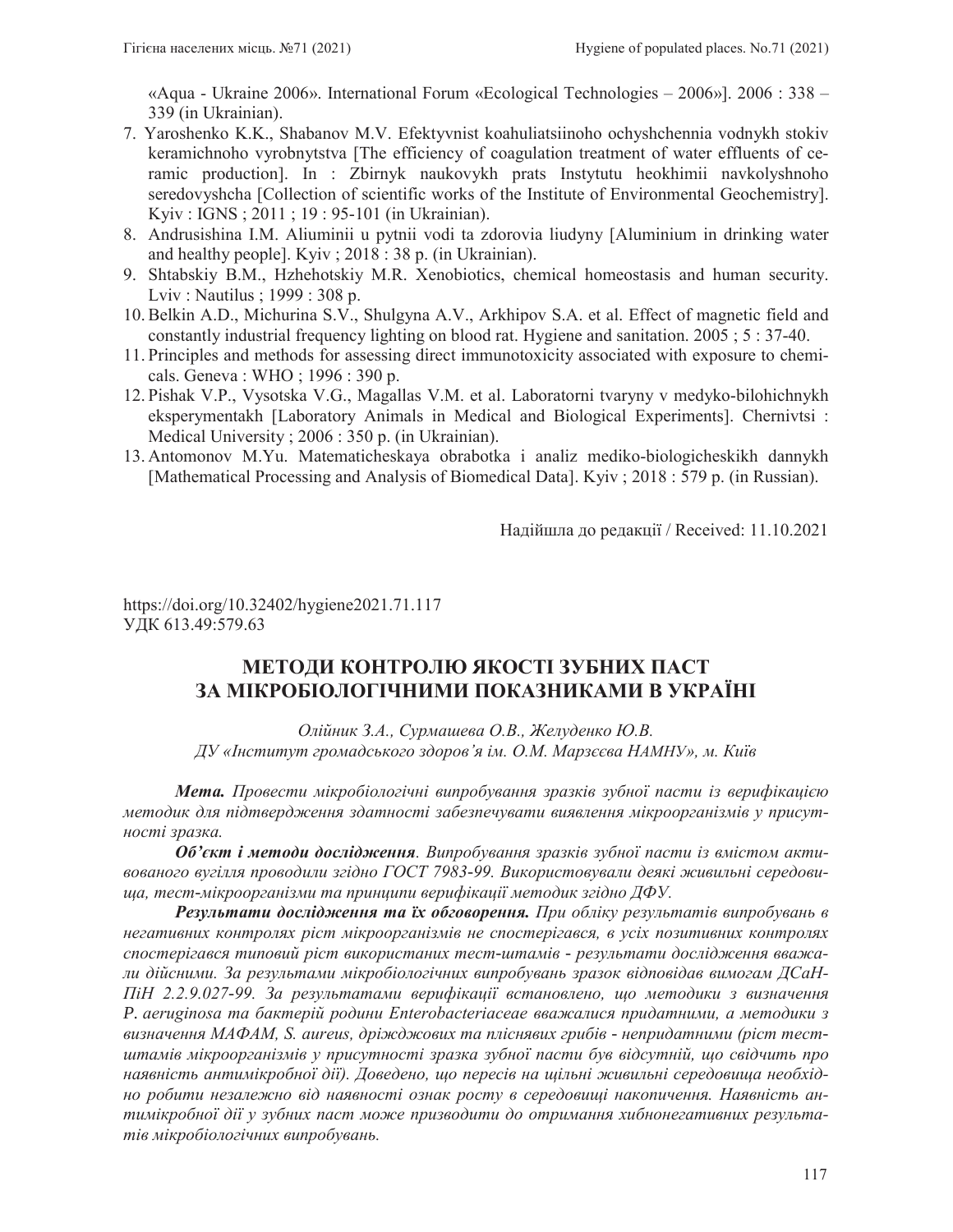**Висновки.** Проведені дослідження показали недосконалість методик для визначення мікробіологічних показників, наведених у міждержавному стандарті ГОСТ 7983-99 «Пасты зубные. Общие технические условия». Рекомендовано в подальшому проводити мікробіологічні випробування зразків зубних паст із застосуванням способу нейтралізації антимікробної дії, верифікованого для кожного найменування зразка, та обов'язкового пересіву з середовищ *ɧɚɤɨɩɢɱɟɧɧɹɧɚɳɿɥɶɧɿɠɢɜɢɥɶɧɿɫɟɪɟɞɨɜɢɳɚ.* 

**Ключові слова:** зубні пасти, мікробіологічні показники, методи, верифікація методик.

### **MICROBIOLOGICAL METHODS FOR TOOTHPASTES QUALITY CONTROL IN UKRAINE**

*ZȺ Oliinyk, O.V. Surmasheva, Yu.V. Zheludenko State Institution «O.M. Marzieiev Institute for Public Health NAMSU», Kyiv*

*Objective. Conduct microbiological testing of toothpaste samples with verification of techniques to confirm the ability to detect microorganisms in the presence of the toothpaste.* 

*Materials and methods. Test samples of toothpaste with active carbon content were tested according to GOST 7983-99. A number of mediums, test microorganisms and principles of methodological verification were used in accordance with State Pharmacopoeia of Ukraine.* 

*Results. The microorganisms' growth in the negative controls was not observed, in all positive controls a typical growth of used museum test strains was observed - study results were valid. Obtained results of samples microbiology testing satisfy the State Sanitary Rules and Regulations 2.2.9.027-99 requirements. According to the methods verification results it was found that the methods used to determine P. aeruginosa and Enterobacteriaceae were qualified while QMAFAnM, S. aureus, yeast and molds determination methods were considered unsuitable (the microorganisms test strains growth in the toothpaste sample presence was absent, indicating the antimicrobial activity). It has been proved that transfer to solid medium should be done regardless of the growth signs in the enrichment medium. The toothpastes antimicrobial activity may be lead to false- negative results of microbiology testing.*

*Conclusions. Studies have shown the microbiological parameters determining methods imperfection in the interstate standard GOST 7983-99 «Toothpastes. General technical specifications». It is recommended to further perform toothpaste samples microbiology testing using the antimicrobial action neutralization method verified for each sample and invariably reseeding from enrichment medium to solid medium.* 

*Keywords: toothpaste, microbial attributes, methods, method verification.*

Якість зубних паст, як і іншої парфумерно-косметичної продукції, що підлягає продажу на території України, регламентується вимогами ДСаНПіН 2.2.9.027-99 [1], згідно якого зубні пасти повинні відповідати наступним вимогам за мікробіологічними показниками: кількість мезофільних аеробних та факультативно-анаеробних мікроорганізмів (МАФАМ) менше 100 КУО/г; кількість дріжджів та пліснявих грибів - відсутність в 1 г; вміст бактерій родини Enterobacteriaceae - відсутність в 1 г; вміст Staphylococcus aureus - відсутність в 1 г; BMICT Pseudomonas aeruginosa - відсутність в 1 г.

В якості методичного документа в даному ДСаНПіНі зазначена «Государственная фармакопея СССР, в.2, Т.2, 1990. Методы микробиологического контроля лекарственных средств» [2], яка втратила легітимність. На території України діє Державна Фармакопея України (далі – ДФУ) [3].

В ДФУ, в статті 2.6.12 «Мікробіологічна чистота нестерильних лікарських засобів: визначення числа мікроорганізмів» описані мікробіологічні методи з визначення наступних показників: «загальне число аеробних мікроорганізмів», «загальне число дріжджових та плісеневих грибів», а у ст. 2.6.13 «Мікробіологічна чистота нестерильних лікарських засобів: випробування на окремі види мікроорганізмів» наведено методи виявлення P. aeruginosa,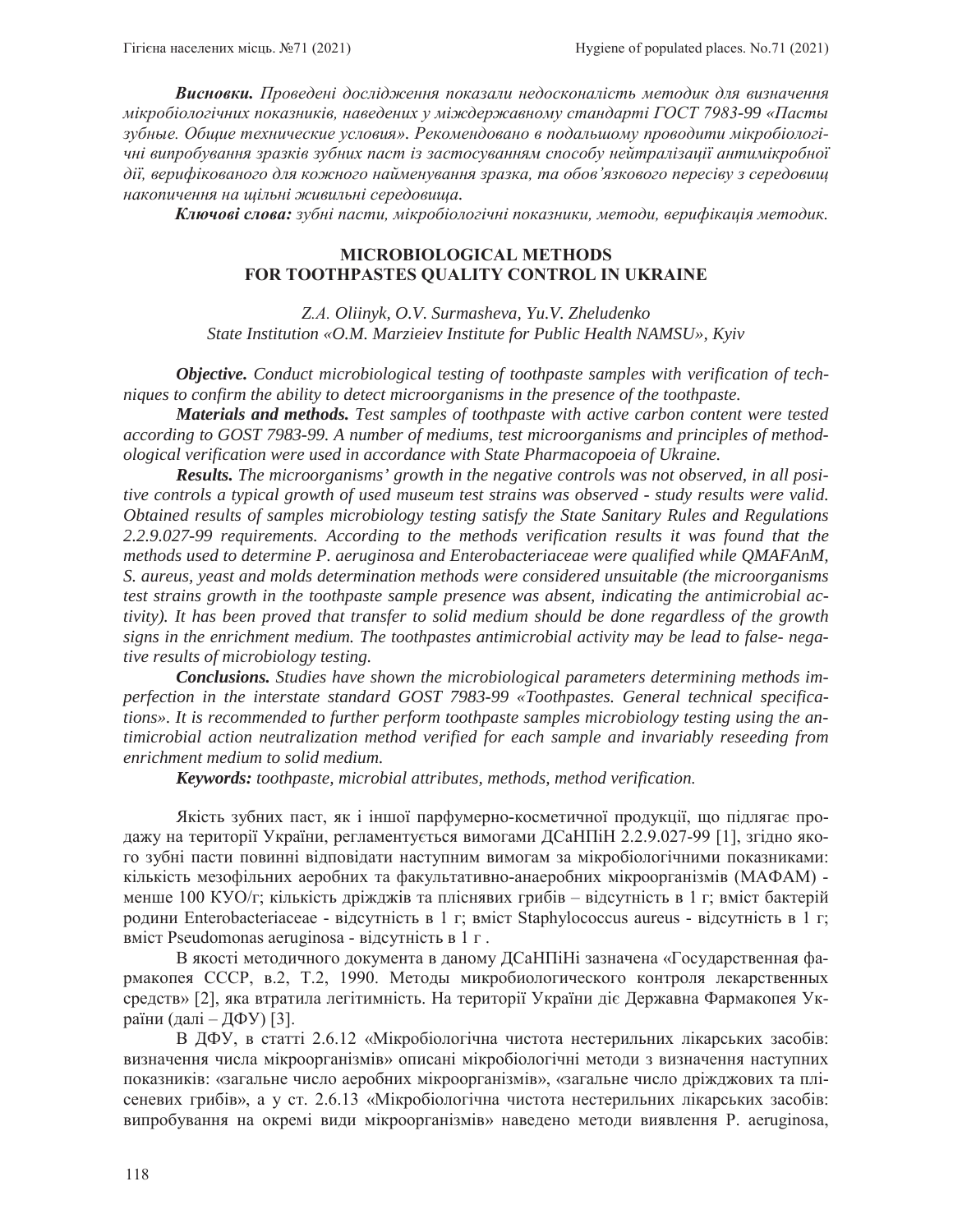S. aureus тощо. Метод виявлення бактерій родини Enterobacteriaceae в чинній редакції ДФУ відсутній.

У вступі до ст. 2.6.12 зазначено, що дані випробування дозволяють здійснювати кількісне визначення мезофільних бактерій та грибів, здатних зростати за аеробних умов. Про придатність наведених методів для визначення саме факультативно-анаеробних мікроорганізмів не повідомлено, однак використання глибинного методу висівання на чашки Петрі, який також використовується згідно ДСТУ 8446:2015 [4], дозволяє стверджувати, що даний метод, наведений в ДФУ, придатний для визначення МАФАМ у зразках косметичної продукції.

Методи, наведені в ДФУ для визначення «загального числа дріжджових та плісеневих грибів» передбачають кількісний облік результатів, а вимогою для зубних паст є відсутність грибів в 1 г, тобто в даному випадку потребується якісне визначення. Таким чином, метод ДФУ є непридатним для визначення даного показника у зразках зубних паст.

Ше одним методичним документом в Україні, який описує визначення грибів, є ДСТУ ISO 16212:2018 (ISO 16212:2017, IDT) «Косметика. Мікробіологія. Підрахунок кількості дріжджів та плісняви» [5], але на сьогоднішній день його закупівля навіть мовою оригіналу (англійською) утруднена. Виходячи з назви, в даному документі також передбачено тільки кількісне визначення мікроорганізмів.

Для визначення бактерій родини Enterobacteriaceae можна було б використовувати ДСТУ 3034-95 «Шампуні та піномийні засоби. Мікробне забруднення. Метод виявлення бактерій Escherichia coli» [6], в якому частково описано метод виявлення бактерій родини Enterobacteriaceae, а саме – зазначено, в якому випадку роблять висновок про їх відсутність, але нічого не написано про дії у випадку, коли є підозра на їх наявність [7].

Виходячи з усього вищенаведеного, було прийнято рішення проводити випробування згідно міждержавного стандарту ГОСТ 7983-99 «Пасты зубные. Общие технические условия» [8], оскільки він містить всі необхідні методики. У вступі до основного тексту даного ГОСТу зазначено, що його прийнято «Межгосударственным Советом по стандартизации, метрологии и сертификации», в т.ч. Держстандартом України.

Оскільки лабораторія працює згідно принципів ДСТУ EN ISO/IEC 17025:2019 «Загальні вимоги до компетентності випробувальних та калібрувальних лабораторій» [9], який вимагає здійснювати верифікацію, тобто перевірку придатності стандартизованих методик, що застосовуються в лабораторії, паралельно з випробуванням зразків було проведено відповідні дослідження з використанням музейних тест-штамів мікроорганізмів.

**Метою** роботи було провести мікробіологічні випробування зразків зубної пасти та здійснити оцінку отриманих результатів на відповідність вимогам ДСаНПіН 2.2.9.027-99, а також провести верифікацію використаних методик для підтвердження здатності забезпечувати виявлення мікроорганізмів у присутності зразка.

Об'єкт та методи дослідження. Випробування зразків зубної пасти із вмістом активованого вугілля проводили згідно ГОСТ 7983-99 з використанням деяких живильних середовищ згідно ДФУ.

Пробопідготовка зразка: до наважки середньої проби зразка зубної пасти в стерильному градуйованому флаконі додали стерилізований автоклавуванням буферний розчин з рН 7,0 (далі – ФБ) (виробник «Фармактив») у співвідношенні 1:1; струшували отриману суспензію на приладі типу «Вортекс» впродовж 5 хвилин. Потім з даного розведення приготували розведення 1:10, а з розведення 1:10 – приготували 1:100.

Кожне випробування супроводжувалось негативним контролем, в якому у відповідні живильні середовища замість розведення зразка вносили ФБ. Результати випробувань зараховувались виключно у випадку відсутності ознак росту мікроорганізмів в негативних контролях.

Для перевірки придатності методик використовували наступні музейні тест-штами мікроорганізмів згідно ДФУ: Bacillus subtilis ATCC 6633 (далі - В. subtilis) – «сінна паличка»; Escherihia coli ATCC 8739 (далі - E. coli) – «кишкова паличка», типовий представник бактерій родини Enterobacteriaceae; Pseudomonas aeruginosa ATCC 9027 (далі - Р. aeruginosa) – синьо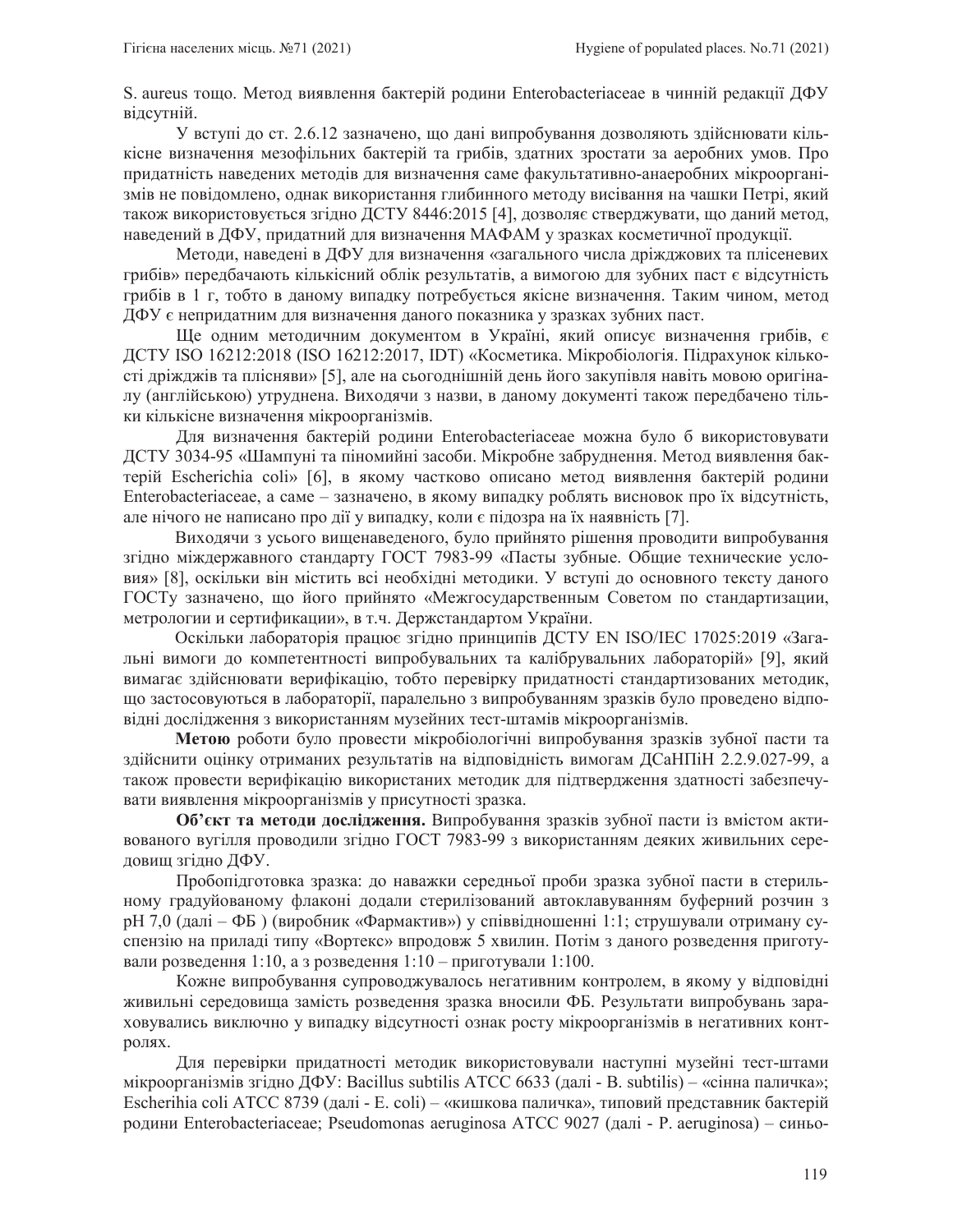гнійна паличка; Staphylococcus aureus ATCC 6538 (далі – S. aureus) – золотистий стафілокок; Candida albicans ATCC 10231 (далі - C. albicans) – типовий представник дріжджеподібних грибів; Aspergillus brasiliensis ATCC 16404 (далі - A. brasiliensis) – «чорна пліснява», типовий представник пліснявих грибів. Підготовку тест-штамів проводили згідно ДФУ: використовували 5-й пасаж мікроорганізмів, вихідну культуру бактерій культивували на соєвоказеїновому бульйоні за температури (30 $\pm$ 35)°С протягом 24 год, С. albicans - на сабуродекстрозному бульйоні за температури  $(20\pm 25)$ °С протягом 72 год, A. brasiliensis – на сабуродекстрозному агарі за температури (20±25)°С протягом 7 діб. Для отримання суспензії спор A. brasiliensis до посіву на скошеному Сабуро агарі додавали 2 см<sup>3</sup> ФБ та обережно знімали з його поверхні спори за допомогою бактеріологічної петлі. З вихідних культур шляхом послідовних розведень готували робочі інокуляти із використанням ФБ: E.coli, P.aeruginosa, S. aureus до  $10^{-7}$ ; C. albicans, B. subtilis, A. brasiliensis – до  $10^{-5}$ . Для контролю кількості внесених мікроорганізмів висівали отримані робочі інокуляти по 1 см<sup>3</sup> в двох повторах глибинним методом у відповідне щільне поживне середовище - поживний агар (виробник «HiMedia») або Сабуро агар (виробник «Фармактив»); після інкубації підраховували кількість колоній на чашках та розраховували середнє арифметичне.

Для визначення МАФАМ здійснювали посів зразка в розведенні 1:10 та 1:100 по 1 см<sup>3</sup> в 2-х паралелях глибинним методом в неселективне живильне середовище поживний агар (виробник «HiMedia»). Для перевірки придатності методики в пробірку з 10 см<sup>3</sup> зразка у розведенні 1:10 та 1:100, а також з ФБ (позитивний контроль) додавали по 0,1 см<sup>3</sup> тест-штаму B. subtilis (один з трьох тест-штамів бактерій, який використовується для перевірки придатності методики з визначення загального числа аеробних мікроорганізмів згідно вимог ДФУ) в розведенні  $10^{-3}$ від вихідної робочої культури, вміст кожної пробірки перемішали із використанням змішувача типу «Вортекс» та одразу здійснили висів способом, повністю аналогічним посіву зразка. Посіви інкубували 72 год за температури (30 $\pm$ 1) $^{\circ}$ С.

Для виявлення бактерій родини Enterobacteriaceae вносили 10 см<sup>3</sup> зразка в розведенні 1:10 до ємності із 100 см<sup>3</sup> живильного середовища збагачення №3 (виробництво «Фармактив»). Для перевірки придатності методики в ємність з 100 см<sup>3</sup> цього ж живильного середовища додавали 10 см<sup>3</sup> зразка в розведенні 1:10 та 1 см<sup>3</sup> робочого інокулята E.coli в розведенні  $10^{-7}$ ; для позитивного контролю до ємності зі 100 см<sup>3</sup> живильного середовища додали 10 см<sup>3</sup> ФБ та 1 см<sup>3</sup> робочого інокулята E.coli в розведенні 10<sup>-7</sup>. Посіви інкубували 24 год (із внесеною культурою E.coli) або 48 год (без культури E.coli) за температури  $(37\pm1)$ °C, потім з тих ємностей, де спостерігалися ознаки росту (помутніння середовища та зміна його кольору з червоного на жовтий, що свідчило про ферментацію глюкози – ознака, притаманна бактеріям родини Enterobacteriaceae), а також додатково з ємностей, де таких ознак не було, здійснили висів на чашки Петрі із живильним середовищем Ендо (виробник «Фармактив») та інкубували 24 год за температури (37±1) °С. За відсутності росту на чашках Петрі вважали, що в зразку відсутні представники родини Enterobacteriaceae.

Для виявлення Р. aeruginosa вносили 10 см<sup>3</sup> зразка в розведенні 1:10 до ємності із 100 см<sup>3</sup> живильного середовища збагачення соєво-казеїновий бульйон (згідно ГОСТ 7983-99 потрібно використовувати середовище збагачення №8, його було замінено на аналогічне живильне середовище згідно ДФУ). Для перевірки придатності методики в ємність з 100 см<sup>3</sup> цього ж живильного середовища додавали 10 см<sup>3</sup> зразка в розведенні 1:10 та 1 см<sup>3</sup> робочого інокулята Р. aeruginosa в розведенні  $10^{-7}$ ; для позитивного контролю до ємності із 100 см<sup>3</sup> живильного середовища додали 10 см<sup>3</sup> ФБ та 1 см<sup>3</sup> робочого інокулята Р. aeruginosa. Посіви інкубували за температури (37±1) °С 48 год з попереднім обліком через 24 год; через 24 год та через 48 год з всіх ємностей здійснювали висів на чашки Петрі з живильним середовищем цетримідний агар (виробник «HiMedia») та інкубували 48 год за температури (37±1) °С (згідно ГОСТ 7983-99 потрібно використовувати середовище №9, його було замінено на аналогічне і більш селективне живильне середовище згідно ДФУ).

Для виявлення S. aureus на першому етапі (накопичення) використовували той же посів, що й для виявлення P. aeruginosa. Для перевірки придатності методики в пробірку з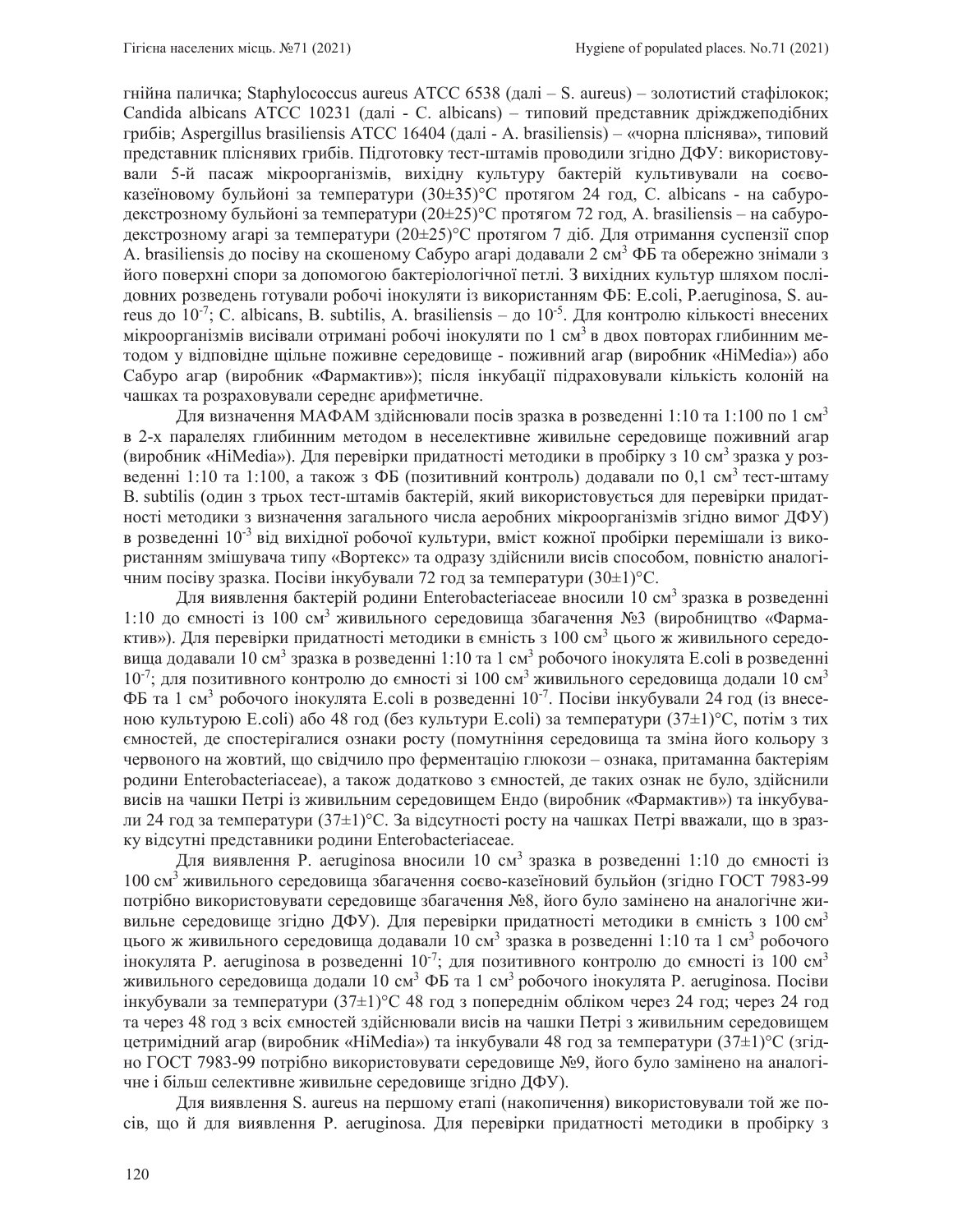100 см<sup>3</sup> живильного середовища накопичення додавали 10 см<sup>3</sup> зразка в розведенні 1:10 та 1 см<sup>3</sup> робочого інокулята S. aureus в розведенні  $10^{-7}$ ; для позитивного контролю до ємності з 100 см<sup>3</sup> живильного середовища додавали 10 см<sup>3</sup> ФБ та 1 см<sup>3</sup> робочого інокулята S. aureus. Посіви інкубували за температури (37±1) °С 48 год із попереднім обліком через 24 год. Через 24 год та 48 год з усіх ємностей здійснили висів на чашки Петрі із живильним середовищем №10 (манітно-сольовий агар, виробник «Фармактив») та інкубували 48 год за температури  $(37±1)$ °C.

Для виявлення дріжджових та пліснявих грибів вносили 10 см<sup>3</sup> зразка в розведенні 1:10 до ємності з 100 см<sup>3</sup> живильного середовища накопичення бульйон Сабуро. Для перевірки придатності методики в ємність з 100 см<sup>3</sup>живильного середовища накопичення додавали  $10 \text{ cm}^3$  зразка в розведенні 1:10 та 1 см<sup>3</sup> робочого інокулята С. albicans в розведенні 10<sup>-5</sup>; для позитивного контролю до ємності з 100 см<sup>3</sup> живильного середовища додавали 10 см<sup>3</sup> ФБ та 1  $cm<sup>3</sup>$  робочого інокулята C. albicans. В інші ємності зі зразком та без зразка аналогічним чином додавали робочий інокулят A. brasiliensis в розведенні  $10^{-5}$ . Посіви інкубували за температури (30±1) °С 5 діб із попереднім обліком через 4 доби щодо наявності типового росту грибів у вигляді помутніння середовища, осаду, плівки, комків, ниток; потім з ємностей без тестштамів зробили препарати для мікроскопії, а з ємностей з тест-штамами – висів на поверхню агару Сабуро, який інкубували за температури (30±1) °С 48 год. За наявності у препаратах для мікроскопії грибів також передбачалося зробити висів на агар Сабуро.

За наявності росту мікроорганізмів на щільних живильних середовищах в посівах із зразком без тест-штамів передбачалося провести мікроскопію мазків за Грамом та відповідні тести ідентифікації.

Придатність методик оцінювали згідно вимог ДФУ наступним чином: методику для визначення МАФАМ вважали придатною за умови, якщо середнє арифметичне значення числа колоній тест-штама, отримане у присутності зразка зубної пасти та за відсутності (в позитивному контролі) відрізнятиметься не більше ніж в 2 рази. Методики для виявлення бактерій родини Enterobacteriaceae, P. aeruginosa, S. aureus, дріжджових та пліснявих грибів вважали придатними, якщо за умов інкубації суміші зразка та тест-штамів в живильних середовищах протягом мінімального терміну згідно методики (тобто, 24 год для бактерій та 5 діб для грибів в середовищах накопичення) після висіву на відповідні щільні живильні середовища на чашках Петрі спостерігався типовий ріст музейних тест-штамів мікроорганізмів.

Результати дослідження та їх обговорення. При обліку результатів випробувань в жодному з негативних контролів ріст мікроорганізмів не спостерігався, і в усіх позитивних контролях спостерігався типовий ріст використаних музейних тест-штамів, таким чином результати дослідження були дійсними.

Результати мікробіологічних випробувань зразків зубної пасти та перевірки придатності методики представлені у таблиці 1.

Було отримано наступні результати мікробіологічних випробувань зразків зубної пас-TИ:

- на чашках Петрі з поживним агаром та зразком в розведеннях 1:10 та 1:100 росту мікроорганізмів не спостерігалось, таким чином МАФАМ становило менше 10 КУО/г;
- в живильному середовищі №3 спостерігався осад, викликаний зразком, та слабке помутніння, однак ознаки росту бактерій родини Enterobacteriaceae (зміна кольору на жовтий) були відсутні, на агарі Ендо ріст мікроорганізмів був відсутній;
- в живильному середовищі для накопичення P. aeruginosa та S. aureus також спостерігався осад, утворений зразком, та слабке помутніння, при висіванні на відповідні щільні живильні середовища росту мікроорганізмів не було;
- в живильному середовищі для накопичення грибів теж спостерігався осад, утворений зразком, та слабке помутніння, при мікроскопії ознак росту жодних мікроорганізмів не було.

Таким чином, бактерії родини Enterobacteriaceae, P. aeruginosa, S. aureus, плісняві та дріжджеві гриби в 1 г зразка не було виявлено. Зразок відповідав вимогам ДСаНПіН 2.2.9.027-99.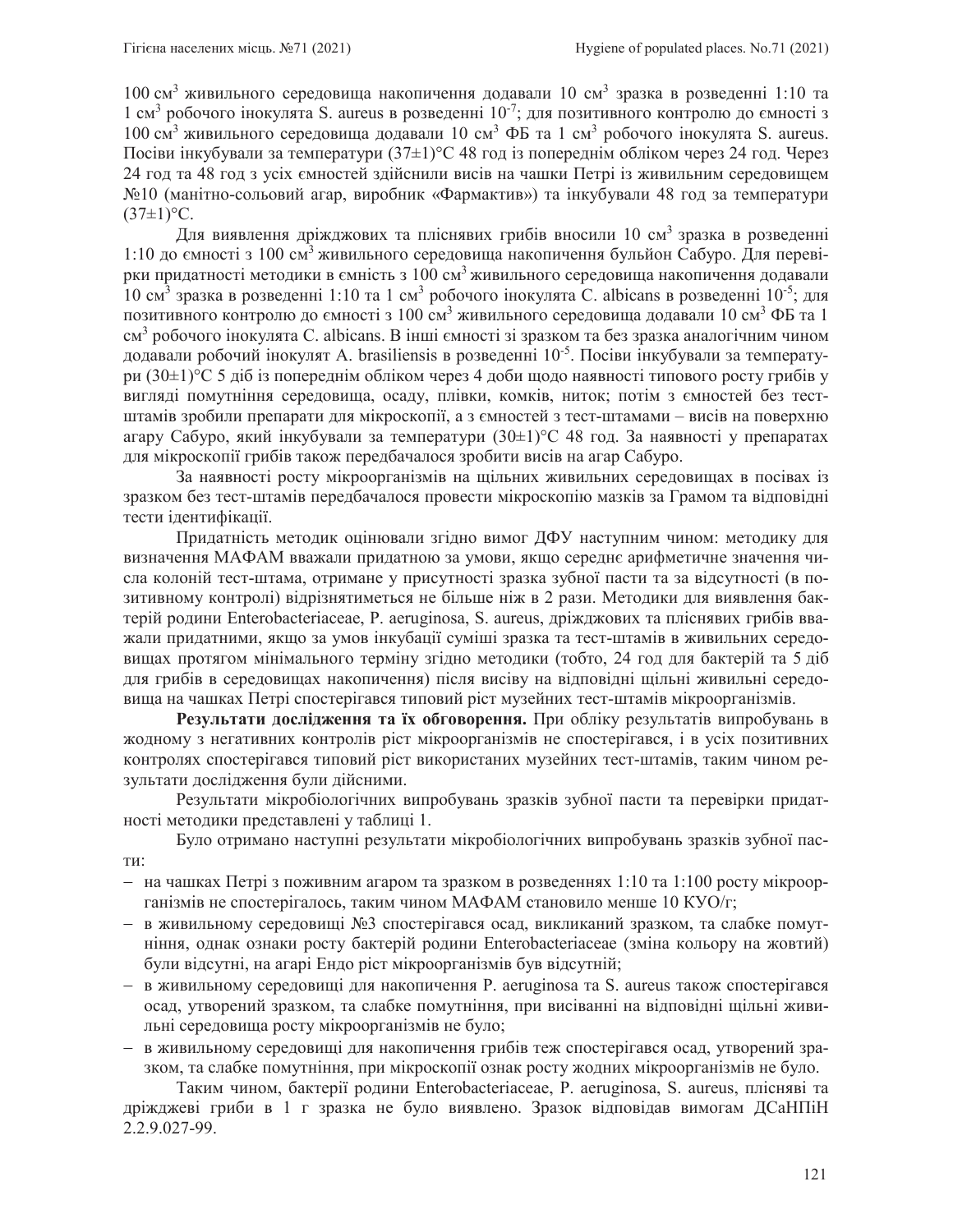|                              | Показник, посівна доза зразка (розведення) |        |                                                                                    |                               |                                     |                                 |
|------------------------------|--------------------------------------------|--------|------------------------------------------------------------------------------------|-------------------------------|-------------------------------------|---------------------------------|
|                              | МАФАМ,<br>KYO/r                            |        | Кількість                                                                          | Бактерії                      |                                     |                                 |
|                              |                                            |        | дріжджів та                                                                        | родини                        | S. aureus                           | P. aeruginosa                   |
|                              |                                            |        | пліснявих грибів                                                                   | Enterobacteria-               | B1r                                 | B1r                             |
|                              |                                            |        | B1r                                                                                | сеае в 1 г                    |                                     |                                 |
|                              | 1:10                                       | 1:100  |                                                                                    |                               |                                     |                                 |
|                              | (0,1)                                      | (0,01) |                                                                                    |                               |                                     |                                 |
| Зразок                       | 0/0                                        | 0/0    | відсутність росту                                                                  | відсутність                   | відсутність                         | відсутність                     |
|                              |                                            |        |                                                                                    | росту                         | росту                               | pocty                           |
| $3$ разок +<br>Tect-<br>штам | 0/0                                        | 0/0    | $C.$ albicans $-$<br>відсутність росту<br>A. brasiliensis - відсу-<br>тність росту | $E.$ coli $-$<br>типовий ріст | S. aureus -<br>відсутність<br>росту | P. aeruginosa -<br>типовий ріст |
| Tect-<br>штам                | B. subtilis -<br>52 KYO/42 KYO             |        | C. albicans - типовий<br>pic <sub>T</sub><br>A. brasiliensis -<br>типовий ріст     | $E.$ coli $-$<br>типовий ріст | S. aureus -<br>типовий<br>pict      | P. aeruginosa -<br>типовий ріст |

Таблиця 1. Первинні результати мікробіологічних випробувань зразків зубної пасти та перевірки придатності методики.

Більш цікаві та неочікувані результати було отримано при перевірці придатності методик.

Кількість внесеної до живильних середовищ накопичення культури становила не більше 100 KVO, що відповідало вимогам ДФУ: E. coli - 37 KVO, P. aeruginosa - 30 KVO, S. aureus – 16 KVO, C. albicans – 10 KVO, A. brasiliensis – 9 KVO.

У випробуванні з визначення придатності МАФАМ, кількість В. subtilis без зразка становила 47 KVO, а із зразком в розведенні 1:10 та 1:100 - росту мікроорганізмів не було взагалі, тобто застосована методика згідно вимог ДФУ вважалася непридатною для даного зразка.

В живильному середовищі накопичення зі зразком та внесеною культурою E.coli спостерігався не тільки осад та слабке помутніння, викликані зразком, а також зміна кольору середовища в тій же інтенсивності, що й в позитивному контролі, а при висіві на агар Ендо спостерігався ріст типових колоній - темно-червоних з металевим блиском. Таким чином, застосована методика з визначення бактерій родини Enterobacteriaceae вважалася придатною для даного зразка.

В живильному середовищі накопичення з внесеною культурою Р. aeruginosa та зразком через 24 год візуально ознак росту не спостерігалось (крім осаду, утвореного зразком), а в живильному середовищі з позитивним контролем спостерігалися ознаки росту у вигляді плівки. Однак, при висіві на щільне живильне середовище з обох ємностей спостерігався типовий ріст Р. aeruginosa (блискучі колонії, які забарвлюють середовище навколо в жовтозелений колір) однакової інтенсивності. Через 48 год інкубації характерна плівка з'явилася і в ємності зі зразком. Таким чином, застосована методика визначення P. aeruginosa вважалася придатною для даного зразка, при цьому було з'ясовано, що пересів на щільне живильне середовище потрібно робити у будь-якому випадку, навіть за відсутності ознак росту в середовищі накопичення.

В живильному середовищі накопичення із внесеною культурою S. aureus та зразком через 24 год візуально ознак росту (окрім осаду, утвореного зразком) не спостерігалось, а в живильному середовищі з позитивним контролем спостерігалися ознаки росту у вигляді рівномірного помутніння. Через 48 год інкубації помутніння в ємності зі зразком не з'явилось. При висіві з контрольної ємності на щільне живильне середовище спостерігався типовий ріст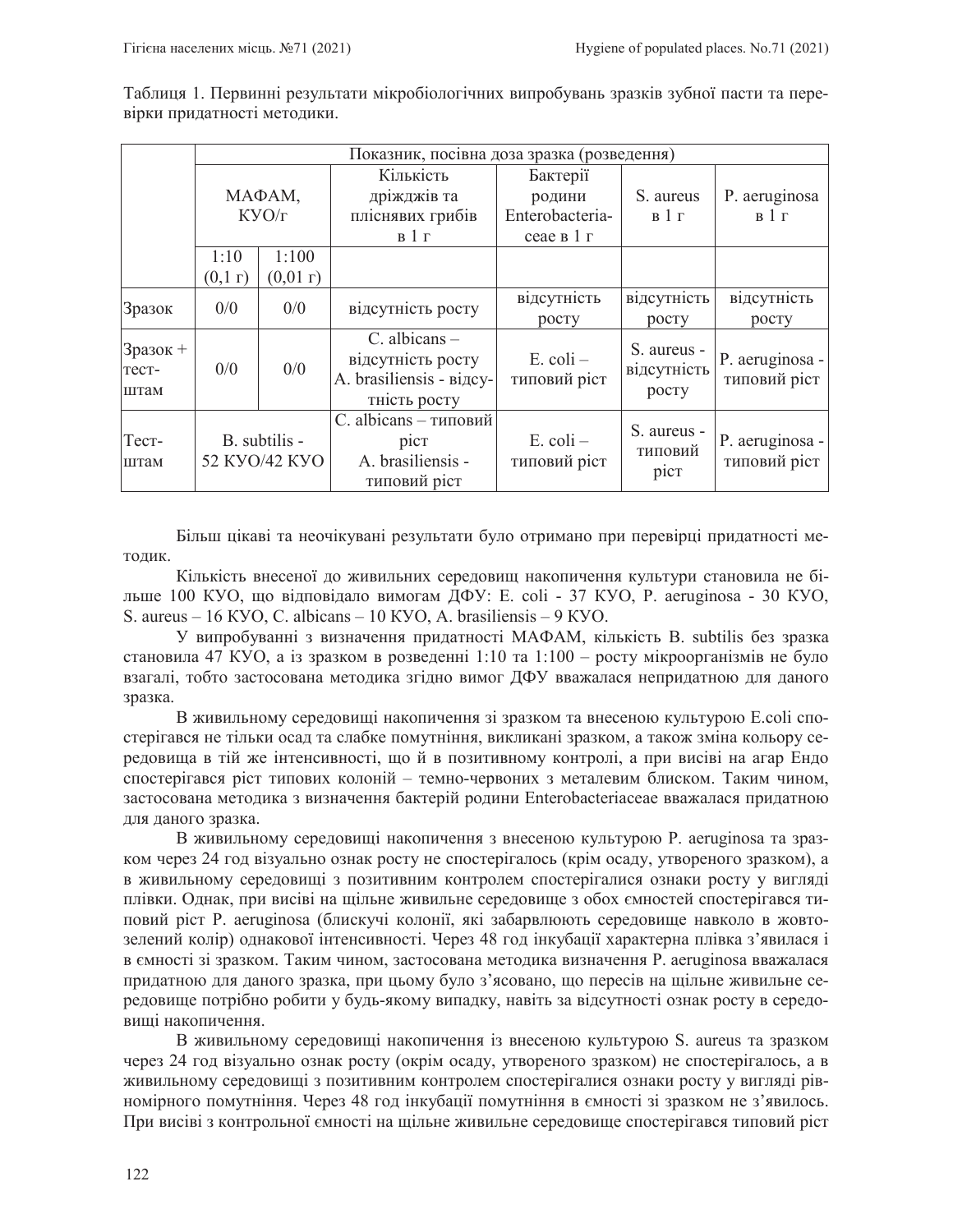S. aureus (жовті колонії, навколо яких середовище змінило колір з червоного на жовте за рахунок ферментації (окиснення) маніту). При висіві з ємності зі зразком через 24 год та через 48 год росту мікроорганізмів не було. Таким чином, застосована методика з визначення S. aureus вважалася непридатною для даного зразка.

В живильних середовищах накопичення зі зразком та внесеними культурами C. albicans або A. brasiliensis через 5 діб інкубації візуально ознак росту (крім осаду, утвореного зразком) не спостерігалось. В живильному середовищі з позитивним контролем через 3 доби спостерігалися ознаки росту у вигляді пухкого білого осаду, а через 5 діб – на поверхні додатково утворилася біла пухнаста «шапка» A. brasiliensis, а в ємності з C. albicans – помутніння та білі нитєвидні утворення. При висіві з контрольних ємностей через 4 доби інкубації на щільне живильне середовище спостерігався типовий ріст A. brasiliensis (білий ватоподіб ний) та C. albicans (білі опуклі непрозорі колонії). При мікроскопії мазків, зроблених з вмісту середовища накопичення зі зразком та забарвлених за Грамом, мікроорганізмів виявлено не було. Таким чином, застосована методика з визначення дріжджових та пліснявих грибів вважалася непридатною для даного зразка.

Загибель музейних тест-штамів під впливом зразка зубної пасти довела наявність у останнього антимікробної дії, яка може бути нейтралізована способами, наведеними в ДФУ, ст. 2.6.12, та у ряді стандартів ДСТУ ISO групи «Косметика» («Засоби косметичні») - ДСТУ ISO 21149:2010 «Перелік та виявляння мезофільних аеробних бактерій», ДСТУ ISO 16212:2018 «Підрахунок кількості дріжджів та плісняви», ДСТУ ISO 21150:2010 «Виявлення Escherihia coli», ДСТУ ISO 22717:2010 «Метод виявляння Pseudomonas aeruginosa», ДСТУ ISO 22718:2010 «Метод виявляння Staphylococcus aureus», ДСТУ ISO 18416:2017 «Метод виявляння Candida albicans» [5,10-14], а саме використанням нейтралізаторів, збільшенням розбавлення зразка та об'ємів середовища накопичення, застосування методу мембранної фільтрації. Наявність антимікробної дії у зразків в умовах випробування може не знищувати мікроорганізми, якими зразки можуть бути забруднені, але гальмувати їх розмноження при проведенні мікробіологічних випробувань, що приводить до отримання хибнонегативних результатів.

Стандарти ДСТУ ISO групи «Косметика» («Косметичні засоби») [5,10-14] можна використовувати для контролю якості зубних паст при використанні нормативів згідно ДСТУ EN ISO 17516:2016 [15] «Косметика. Мікробіологія. Мікробіологічні межі» або відповідного європейського документа. Згідно вимог ДСТУ EN ISO 17516:2016 в косметичнопарфумерних засобах нормується кількість аеробних мезофільних мікроорганізмів (бактерій, дріжджів, пліснявих грибів), а також відсутність С. albicans, E. coli, P. aeruginosa, S. aureus. Таким чином показники, визначення яких наведено в методичних документах ДСТУ ISO групи «Косметика» («Косметичні засоби») відповідають показникам з вищенаведеного нормативного документа. Вимоги європейської нормативної документації до безпосередньо зубних паст наступні: кількість аеробних мезофільних мікроорганізмів (бактерій, дріжджів, пліснявих грибів) не більше 100 КУО/г (см<sup>3</sup>), C. albicans, E. coli, P. aeruginosa, S. aureus – відсутність в  $1 \text{ r } (\text{cm}^3)$ .

#### Висновки

Проведені дослідження показали недосконалість методик для визначення мікробіологічних показників, наведених у міждержавному стандарті ГОСТ 7983-99 «Пасты зубные. Общие технические условия». Методики, наведені в даному документі, можуть вважатися придатними за наступних умов:

- застосування різних способів зняття антимікробної дії: додавання нейтралізаторів, використання мембранної фільтрації тощо;

- визначення ефективності застосованого способу зняття антимікробної дії (проведення валідації методики);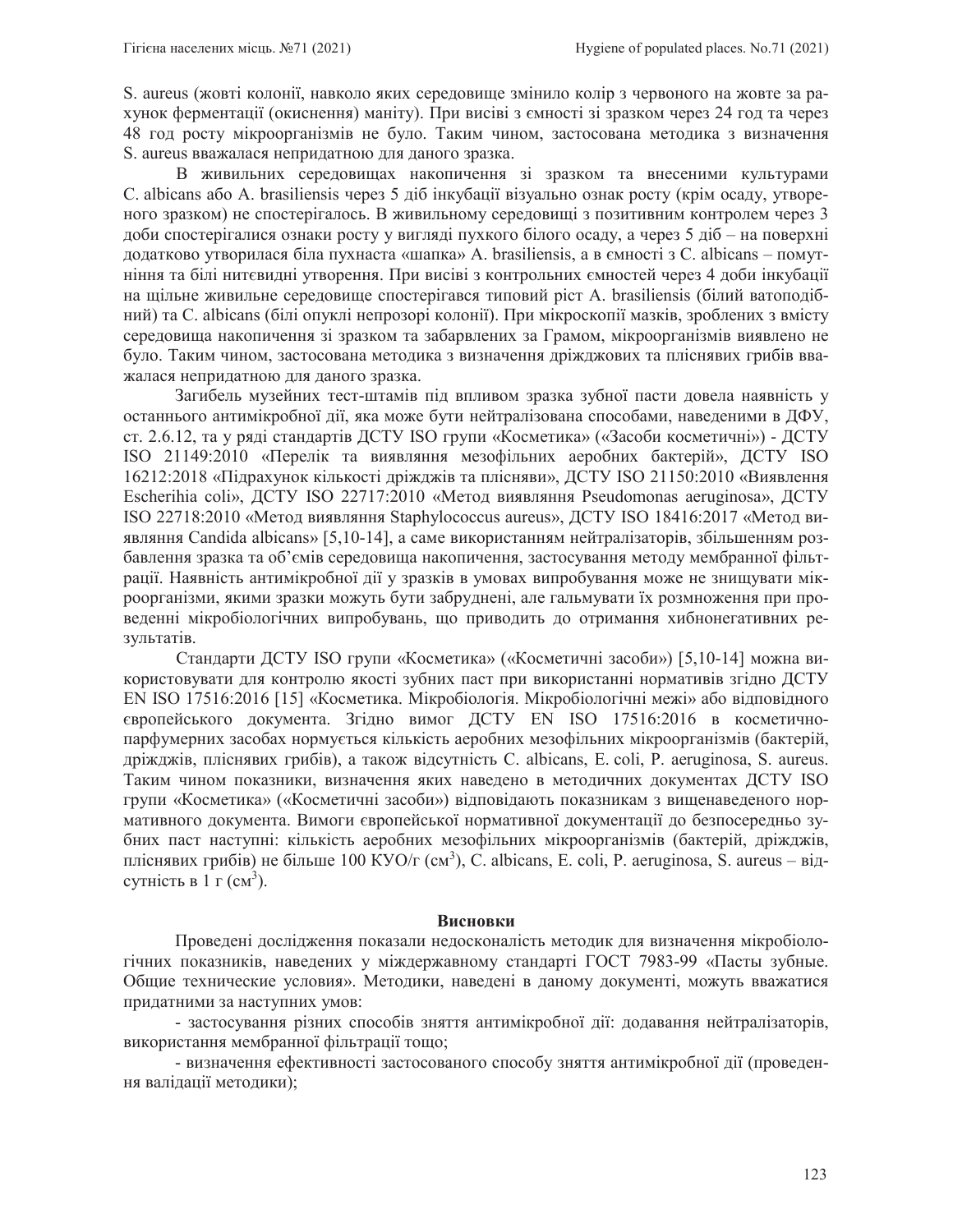- підбір відповідного способу нейтралізації антимікробної дії із проведенням валідації методики має бути обов'язковим для кожного найменування зубних паст, якість яких контролюється, з метою запобігання отриманню хибнонегативних результатів;

- при виявленні мікроорганізмів висів на щільні живильні середовища з середовищ накопичення необхідно здійснювати у будь-якому випадку, навіть за відсутності візуально видимих ознак росту.

Всі вищезазначені методологічні особливості враховані в ДСТУ ISO 21149:2010, ДСТУ ISO 21150:2010, ДСТУ ISO 22717:2010, ДСТУ ISO 22718:2010 тощо – методичних документах, які є ідентичними перекладами міжнародних стандартів або видані мовою оригіналу. Однак, ці ДСТУ ISO поки не можуть повноцінно використовуватись в Україні у зв'язку з тим, що вимоги чинного в Україні ДСаНПіН 2.2.9.027-99 «Державні санітарні правила і норми безпеки продукції парфумерно-косметичної промисловості» за мікробіологічними показниками не відповідають сучасним європейським вимогам. Згідно європейської нормативної документації в парфумерно-косметичній продукції контролюються наступні мікробіологічні показники: аеробні мезофільні мікроорганізми (бактерії, дріжджі та пліснява), C. albicans, E. coli, P. aeruginosa, S. aureus. У випадку відміни або оновлення ДСаНПіН 2.2.9.027-99 контроль якості зубних паст можна буде повністю здійснювати згідно відповідних методичних ДСТУ ISO.

## ЛІТЕРАТУРА

- 1. ДСаНПіН 2.2.9.027-99 «Державні санітарні правила і норми безпеки продукції парфумерно-косметичної промисловості».
- 2. Государственная фармакопея СССР, в.2, Т.2, 1990. Москва. С. 87-200. Методы микробиологического контроля лекарственных средств.
- 3. Державна Фармакопея України, 2 видання, Харків, 2015 р.
- 4. ДСТУ 8446:2015 Продукти харчові. Методи визначення кількості мезофільних аеробних та факультативно-анаеробних мікроорганізмів.
- 5. ДСТУ ISO 16212:2018 (ISO 16212:2017, IDT) «Косметика. Мікробіологія. Підрахунок кількості дріжджів та плісняви».
- 6. ДСТУ 3034-95 «Шампуні та піномийні засоби. Мікробне забруднення. Метод виявлення бактерій Escherichia coli».
- 7. Сурмашева О.В., Олійник З.А., Романенко Л.І., Міхієнкова А.І., Ніконова Н.О. Актуальні проблеми мікробіологічного контролю якості парфумерно-косметичної продукції, гігієнічно-профілактичних засобів та предметів особистої гігієни. Гігієна населених місць. 2017. No 67. C. 93-98. DOI : https://doi.org/10.32402/hygiene2017.67.093.
- 8. ГОСТ 7983-99 Пасты зубные. Общие технические условия.
- 9. ДСТУ EN ISO/IEC 17025:2019 Загальні вимоги до компетентності випробувальних та калібрувальних лабораторій (EN ISO/IEC 17025:2017, IDT; ISO/IEC 17025:2017, IDT).
- 10. ДСТУ ISO 21149:2010 (ISO 21149:2006, IDT) Засоби косметичні. Мікробіологія. Перелік та виявляння мезофільних аеробних бактерій.
- 11. ДСТУ ISO 21150:2010 (ISO 21150:2006, IDT) Засоби косметичні. Мікробіологія. Виявлення Escherihia coli.
- 12. ДСТУ ISO 22717:2010 (ISO 22717:2006, IDT) Засоби косметичні. Мікробіологія. Метод виявляння Pseudomonas aeruginosa.
- 13. ДСТУ ISO 22718:2010 (ISO 22718:2006, IDT) Засоби косметичні. Мікробіологія. Метод виявляння Staphylococcus aureus.
- 14. ДСТУ ISO 18416:2017 (ISO 18416:2015, IDT) Засоби косметичні. Мікробіологія. Метод виявляння. Candida albicans.
- 15. ДСТУ EN ISO 17516:2016 (EN ISO 17516:2014, IDT) Косметика. Микробиология. Микробиологические пределы.